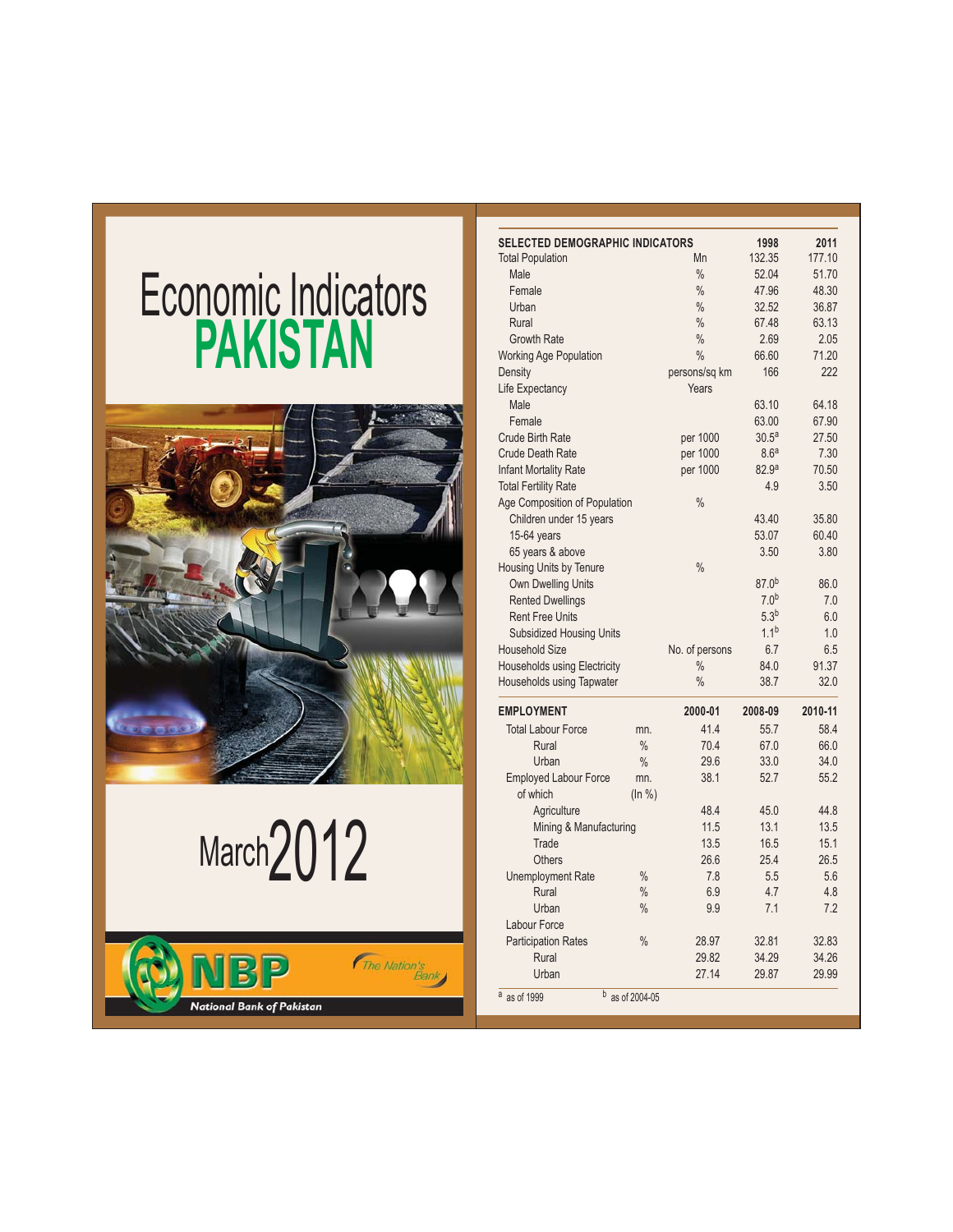| LITERACY<br>(ln % )<br>(10 years & above)              | Pakistan      | <b>Balochistan</b> | 2010-11<br>Pakhtunkhwa                  | Khyber Punjab | Sindh    |
|--------------------------------------------------------|---------------|--------------------|-----------------------------------------|---------------|----------|
|                                                        |               |                    |                                         |               |          |
| Total                                                  | 58            | 41                 | 50                                      | 60<br>76      | 59       |
| Urban                                                  | 74            | 61                 | 63                                      |               | 75       |
| Rural                                                  | 49            | 35                 | 48                                      | 53            | 42       |
| Male<br>Female                                         | 69<br>46      | 60<br>19           | 68<br>33                                | 70<br>51      | 71<br>46 |
|                                                        |               |                    |                                         |               |          |
| <b>NATIONAL ACCOUNTS</b>                               |               |                    | 2000-01                                 | 2008-09       | 2010-11  |
| <b>GNP</b>                                             |               |                    |                                         |               |          |
| Size <sup>†</sup>                                      | Rs.bn.        |                    | 3372                                    | 13070         | 18847    |
| Growth Rate*                                           | $\frac{0}{0}$ |                    | 2.5                                     | 2.2           | 2.9      |
| GDP                                                    |               |                    |                                         |               |          |
| Size <sup>+</sup>                                      | Rs.bn.        |                    | 3423.0                                  | 12724         | 18063    |
| Growth Rate*                                           | $\frac{0}{0}$ |                    | 2.4                                     | 1.7           | 2.4      |
|                                                        |               |                    |                                         |               |          |
| Per Capita Income<br>Current <sup><math>†</math></sup> |               |                    | 24.24                                   | 74.1          | 102.1    |
|                                                        | Rupees (000)  |                    |                                         |               |          |
|                                                        | US\$          |                    | 507                                     | 990           | 1254     |
| Constant*                                              | Rupees (000)  |                    | 4.71                                    | 33.23         | 34.36    |
| Sectoral Growth Rate*                                  | $\frac{0}{0}$ |                    |                                         |               |          |
| Agriculture                                            |               |                    | $-2.2$                                  | 4.0           | 1.2      |
| Large-scale Manufacturing                              |               |                    | 11.0                                    | $-8.1$        | 1.0      |
| Construction                                           |               |                    | 0.5                                     | $-11.2$       | 0.8      |
| Transport, Storage & Communication                     |               |                    | 5.3                                     | 3.6           | 1.3      |
| Wholesale & Retail Trade                               |               |                    | 4.5                                     | $-1.4$        | 3.9      |
| Finance & Insurance                                    |               |                    | $-15.1$                                 | $-7.6$        | $-6.3$   |
| <b>Others</b>                                          |               |                    | 2.7                                     | 6.0           | 4.7      |
|                                                        |               |                    |                                         |               |          |
| <b>GDP Composition</b>                                 | $\frac{0}{0}$ |                    |                                         |               |          |
| Agriculture                                            |               |                    | 25.0                                    | 21.5          | 21.6     |
| Mining & Manufacturing                                 |               |                    | 18.1                                    | 19.9          | 21.0     |
| Construction                                           |               |                    | 2.4                                     | 2.4           | 2.3      |
| Transport, Storage & Communication                     |               |                    | 11.6                                    | 13.1          | 12.5     |
| Wholesale & Retail Trade                               |               |                    | 17.9                                    | 17.4          | 18.2     |
| Finance & Insurance                                    |               |                    | 3.1                                     | 5.1           | 3.8      |
| <b>Others</b>                                          |               |                    | 25.4                                    | 20.4          | 20.5     |
| <b>INVESTMENT AND SAVINGS</b>                          |               |                    | 2000-01                                 | 2008-09       | 2010-11  |
| as % of GDP                                            |               |                    |                                         |               |          |
| <b>Gross Investment</b>                                |               |                    | 17.2                                    | 18.2          | 13.4     |
| <b>Gross Fixed Investment</b>                          |               |                    | 15.8                                    | 16.6          | 11.8     |
| <b>Public Sector</b>                                   |               |                    | 5.7                                     | 4.3           | 3.3      |
| <b>Private Sector</b>                                  |               |                    | 10.2                                    | 12.3          | 8.5      |
| <b>National Savings</b>                                |               |                    | 16.5                                    | 12.5          | 13.6     |
| <b>Domestic Savings</b>                                |               |                    | 17.8                                    | 9.8           | 9.3      |
| Inflow of Foreign Investment                           |               | \$ mn.             | 475                                     | 2665          | 1979     |
| † At current market prices.                            |               |                    | * At constant factor cost of 1999-2000. |               |          |

| <b>AGRICULTURE</b>                                           |                           | 2000-01     | 2008-09         | 2010-11 $p$     |
|--------------------------------------------------------------|---------------------------|-------------|-----------------|-----------------|
| <b>Total Cropped Area</b>                                    | Mn. Hectares              | 22.04       | 23.85           | 23.67           |
| Improved seed distribution                                   | 000 tonnes                | 193.80      | 314.63          | 406.46          |
| Fertilizer offtake                                           | 000 NTonnes               | 2964        | 3711            | 3054            |
| <b>Number of Tubewells</b>                                   | <b>000 Nos</b>            | 659.3       | 1070.0          | 1073.6          |
| <b>Export of Fruits</b>                                      | Rs.bn.                    | 4.6         | 12.5            | 19.0            |
|                                                              |                           |             |                 |                 |
| <b>AGRICULTURAL PRODUCTION</b>                               |                           |             |                 |                 |
| <b>Major Crops</b>                                           |                           | 2000-01     | 2008-09         | $2010 - 11^{p}$ |
| Wheat                                                        | mn.tonnes                 | 19.0        | 24.0            | 24.3            |
| Rice                                                         | mn.tonnes                 | 4.8         | 6.9             | 4.8             |
| Sugarcane                                                    | mn.tonnes                 | 43.6        | 50.0            | 55.3            |
| Cotton                                                       | mn.bales                  | 10.7        | 11.8            | 11.5            |
| <b>Food Crops</b>                                            | mn.tonnes                 | 26.5        | 36.0            | 33.6            |
| <b>Yield Per Hectare</b>                                     |                           |             |                 |                 |
| Wheat                                                        | kgs                       | 2325        | 2657            | 2730            |
| <b>Rice</b>                                                  | kgs                       | 2021        | 2346            | 2039            |
| Sugarcane                                                    | tonnes                    | 45.4        | 48.6            | 56.0            |
| Cotton                                                       | kgs                       | 624         | 713             | 725             |
| Food Crops                                                   | kgs                       | 1955        | 2365            | 2352            |
| <b>Credit Disbursement</b>                                   | Rs.bn.                    | 44.80       | 233.01          | 263.02          |
| Commercial Banks <sup>a</sup>                                | $\frac{0}{0}$             | 27.00       | 65.35           | 72.00           |
| Zarai Taraqiati Bank Ltd                                     | $\frac{0}{0}$             | 61.60       | 32.25           | 25.00           |
| <b>Punjab Provincial</b>                                     |                           |             |                 |                 |
| <b>Cooperative Bank</b>                                      | $\frac{0}{0}$             | 11.4        | 2.4             | 3.0             |
| <b>INDUSTRIAL/MINERAL PRODUCTION</b>                         |                           |             |                 |                 |
| <b>Major Items</b>                                           |                           | 2000-01     | 2008-09         | $2010 - 11^{p}$ |
| <b>Cotton Yarn</b>                                           | mn.kgs                    | 1721        | 2913            | 2939            |
| <b>Cotton Cloth</b>                                          | mn.sq.mts                 | 490         | 1017            | 1020            |
| Sugar                                                        | 000 tonnes                | 2956        | 3190            | 4169            |
| Vegetable Ghee                                               | 000 tonnes                | 835         | 1062            | 1076            |
| Fertilizers                                                  | 000 tonnes                | 5142        | 6285            | 5380            |
| Cement                                                       | 000 tonnes                | 9674        | 28380           | 28755           |
| <b>Chemicals</b>                                             | 000 tonnes                | 435         | 723             | 694             |
| Pig Iron                                                     | 000 tonnes                | 1071        | 791             | 433             |
| <b>Natural Gas</b>                                           | bn cubic feet             | 875<br>21   | 1461            | 1472<br>24      |
| Crude Oil<br>Coal                                            | mn. barrels<br>000 tonnes | 3286        | 24<br>3679      | 3397            |
| Limestone                                                    | 000 tonnes                | 10872       | 33186           | 31650           |
|                                                              |                           |             |                 |                 |
| <b>BALANCE OF PAYMENTS</b>                                   | \$m.                      | 2000-01     | 2008-09         | $2010 - 11^{p}$ |
| Trade Balance (fob)                                          |                           | $-1269$     | $-12492$        | $-10332$        |
| Services (Net)                                               |                           | $-3142$     | $-3381$         | $-1926$         |
| Income (Net)                                                 |                           | $-2161$     | -4407           | $-3017$         |
| <b>Current Transfers (Net)</b>                               |                           | 4737        | 11154           | 15683           |
| <b>Workers Remittances</b><br><b>Current Account Balance</b> |                           | 1086<br>326 | 7811<br>$-9261$ | 11201<br>268    |
|                                                              |                           |             |                 |                 |
| <b>RESERVES &amp; EXCHANGE RATE</b>                          |                           | 2000-01     | 2008-09         | 2010-11         |
| <b>Gold &amp; Forex Reserves</b>                             | \$mn.                     | 3810        | 13971           | 20941           |
| <b>SBP Liquid Reserves</b>                                   | \$ mn.                    | 1555        | 12036           | 17824           |
| Exchange Rate (Yearly Avg)                                   | Rs per \$                 | 58.4378     | 78.4983         | 85.5017         |

a Includes 5 major commercial banks and domestic private banks.

<sup>p</sup> Provisional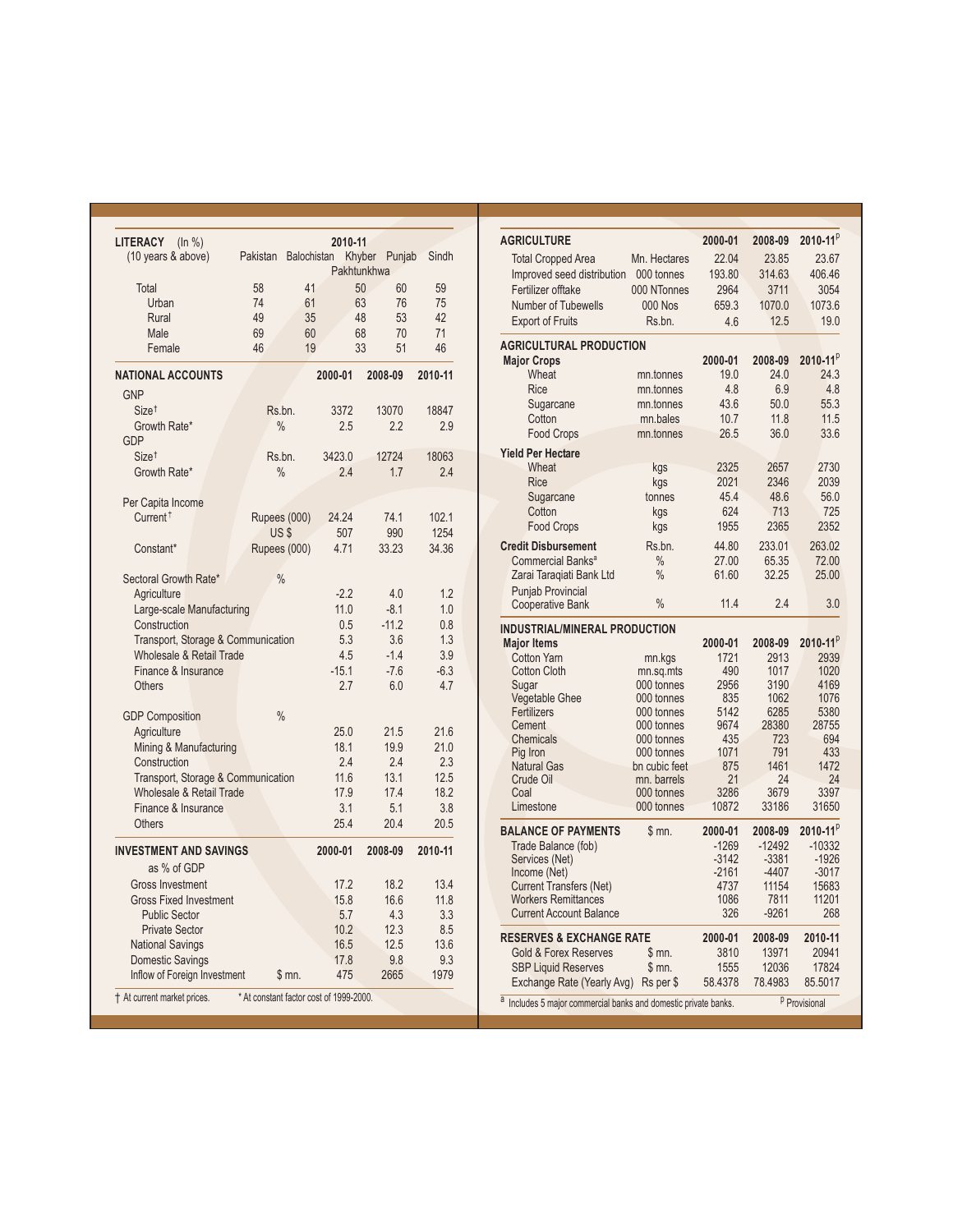| <b>FOREIGN TRADE</b>                   | (\$m)                        | 2000-01 | 2008-09      | 2010-11          |
|----------------------------------------|------------------------------|---------|--------------|------------------|
| <b>Total Exports</b>                   |                              | 9202    | 17688        | 24810            |
| <b>Major Items</b>                     |                              | 7244    | 14365        | 19359            |
| Rice                                   |                              | 525     | 1976         | 2160             |
| <b>Cotton Yarn</b>                     |                              | 1073    | 1100         | 2201             |
| <b>Cotton Cloth</b>                    |                              | 1032    | 1919         | 2623             |
| Hosiery, Bedwear & Towels              |                              | 1898    | 4039         | 5157             |
| <b>Readymade Garments</b>              |                              | 827     | 1241         | 1774             |
| <b>Synthetic Textiles</b>              |                              | 544     | 318          | 608              |
| Leather & Manufactures Incl. footwear  |                              | 658     | 963          | 1115             |
| <b>Engineering Goods</b>               |                              | 44      | 265          | 256              |
| <b>Sports Goods</b>                    |                              | 271     | 272          | 330              |
| Petroleum & Products & Coal            |                              | 184     | 808          | 1352             |
| Chemicals & Pharma Products            |                              | 164     | 603          | 923              |
| Cement                                 |                              |         | 574          | 457              |
| Jewellery                              |                              | 24      | 287          | 403              |
|                                        |                              |         |              |                  |
| <b>Total Imports</b>                   |                              | 10729   | 34822        | 40414            |
| Major Items                            |                              | 6348    | 23644        | 27916            |
| Petroleum Crude & Products             |                              | 3361    | 9510         | 12085            |
| <b>Pulses</b>                          |                              | 113     | 236          | 403              |
| <b>Power Generating Machinery</b>      |                              | 198     | 1749         | 1038             |
| Telecom                                |                              |         | 961          | 1023             |
| <b>Road Motor Vehicles</b>             |                              | 321     | 929          | 1371             |
| <b>Electrical Machinery</b>            |                              | 132     | 778          | 793              |
| <b>Textile Machinery</b>               |                              | 370     | 212          | 457              |
| Air Crafts, Ships & Boats              |                              | 80      | 403          | 870              |
| Iron & Steel / Scrap                   |                              | 321     | 2088         | 1722             |
| <b>Plastic Material</b>                |                              | 354     | 1140         | 1511             |
| Edible Oil                             |                              | 327     | 1479         | 2088             |
| Fertilizers                            |                              | 170     | 539          | 538              |
| Raw Cotton & Textile Items             |                              | 24      | 960          | 1665             |
| <b>Insecticides &amp; Med Products</b> |                              | 300     | 685          | 843              |
| Paper & Paper Board                    |                              | 125     | 317          | 409              |
| Wheat                                  |                              | 15      | 1058         | 11               |
| <b>Synthetic Fibre &amp; Yarn</b>      |                              | 137     | 600          | 1089             |
| <b>CAPITAL MARKET</b>                  |                              | 2000-01 | 2008-09      | 2010-11          |
| KSE - 100 Index                        | Nov 1991=1000                | 1366    | 7162         | 12496            |
| Turnover of Shares (KSE)               | bn.shares                    | 29.2    | 28.3         | 23.8             |
| Average Turnover                       | mn. shares per day           | 122.5   | 114.4        | 95.6             |
| <b>Market Capitalisation</b>           | Rs.bn.                       | 339     | 2121         | 3289             |
| <b>Listed Companies</b>                | Nos.                         | 747     | 651          | 638              |
| <b>Listed Capital</b>                  | Rs.bn.                       | 236     | 782          | 920 <sup>a</sup> |
| <b>New Listed Companies</b>            | Nos.                         | 4       | 8            |                  |
| <b>New Debt Instruments Listed</b>     | Nos.                         |         | $\mathbf{1}$ | 6                |
|                                        |                              |         |              |                  |
| <b>PRICE INDICES (2000-01=100)</b>     |                              | 2001-02 | 2008-09      | 2010-11          |
| (Period Average* %)                    |                              |         |              |                  |
| <b>Consumer Price Index</b>            |                              | 3.5     | 20.8         | 13.9             |
| <b>Wholesale Price Index</b>           |                              | 2.1     | 18.2         | 23.3             |
| Sensitive Price Indicator              |                              | 3.8     | 22.7         | 17.8             |
| <b>GDP Deflator</b>                    |                              | 2.5     | 20.0         | 18.8             |
| $\overline{a}$<br>July-March           | * Average July to June basis |         |              |                  |

| <b>WORKERS' REMITTANCES (\$ Mn)</b>        | 2000-01                  | 2008-09        | 2010-11        |
|--------------------------------------------|--------------------------|----------------|----------------|
| <b>Gulf Region</b>                         | 693.2                    | 4450.8         | 6574.0         |
| Saudi Arabia                               | 304.4                    | 1559.6         | 2670.1         |
| <b>UAE</b>                                 | 190.0                    | 1688.6         | 2597.7         |
| Kuwait                                     | 123.4                    | 432.1          | 495.2          |
| Sultanat-e-Oman                            | 38.1                     | 277.8          | 337.6          |
| Qatar<br><b>Bahrain</b>                    | 13.4<br>23.9             | 339.5<br>153.3 | 306.1<br>167.2 |
| <b>Other than Gulf Region</b>              | 393.4                    | 3360.2         | 4626.9         |
| <b>USA</b>                                 | 134.8                    | 1735.8         | 2068.6         |
| <b>UK</b>                                  | 81.4                     | 605.6          | 1199.7         |
| Canada                                     | 4.9                      | 79.1           | 184.6          |
| Germany                                    | 9.2                      | 100.7          | 106.6          |
| Switzerland                                | 4.2                      | 18.6           | 31.7           |
| <b>Denmark</b>                             | 3.8                      | 11.7           | 24.5           |
| Norway                                     | 5.7                      | 24.9           | 37.0           |
| Spain                                      | 0.06                     | 29.7           | 53.4           |
| Australia                                  | 4.1                      | 34.3           | 89.1           |
| Italy                                      | 0.55                     | 31.2           | 49.0           |
| <b>Other Countries</b>                     | 88.4                     | 688.6          | 782.7          |
| <b>Total</b>                               | 1086.6                   | 7811.0         | 11200.9        |
| <b>FOREIGN DIRECT INVESTMENT (\$ Mn)</b>   | 2001-02                  | 2008-09        | 2010-11        |
| <b>Total Inflows</b>                       | 484.7                    | 3719.9         | 1634.9         |
| By Major Economic Groups                   |                          |                |                |
| Communications                             | 12.7                     | 879.1          | $-34.1$        |
| <b>Financial Business</b>                  | 3.5                      | 707.6          | 310.1          |
| Power                                      | 36.4                     | 122.4          | 155.8          |
| Oil & Gas Explorations                     | 268.2                    | 775.0          | 512.2          |
| Trade                                      | 34.2                     | 166.6          | 52.7           |
| Chemicals & Pharmaceuticals                | 17.8                     | 104.7          | 36.8           |
| Construction                               | 12.8                     | 93.4           | 61.1           |
| <b>Transport &amp; Transport Equipment</b> |                          |                |                |
| (Automobiles)                              | 22.5                     | 82.5           | 113.4          |
| <b>Textiles</b>                            | 18.4                     | 36.9           | 25.3           |
| <b>Others</b>                              | 58.2                     | 751.7          | 401.6          |
| <b>FOREIGN PRIVATE INVESTMENT (\$ Mn)</b>  | 2000-01                  | 2008-09        | 2010-11        |
| <b>Net Inflows</b>                         | 182.0                    | 3209.5         | 1999.5         |
| <b>USA</b>                                 | 54.9                     | 427.4          | 499.7          |
| <b>UK</b>                                  | 56.7                     | 185.7          | 232.1          |
| Germany                                    | 15.5                     | 77.0           | 19.7           |
| Japan                                      | 9.1                      | 68.2           | 8.4            |
| Netherlands                                | 3.5                      | 47.6           | $-40.6$        |
| Belgium                                    | 0.6                      | 48.9           | 22.1           |
| Norway                                     | $\overline{\phantom{a}}$ | 101.1          | $-48.0$        |
| Hong Kong                                  | $-12.7$                  | 158.6          | 148.9          |
| Australia                                  | 1.5                      | 87.8           | 14.8           |
| Switzerland                                | $-33.3$                  | 202.5          | 150.7          |
| <b>Mauritius</b>                           |                          | 351.2          | 106.0          |
| Malaysia                                   |                          | 211.2          | 5.5            |
| Saudi Arabia                               | 54.9                     | $-90.0$        | 6.6            |
| <b>UAF</b>                                 | $-5.7$                   | 227.6          | 291.7          |
| <b>Other Countries</b>                     | 37.0                     | 1104.7         | 581.9          |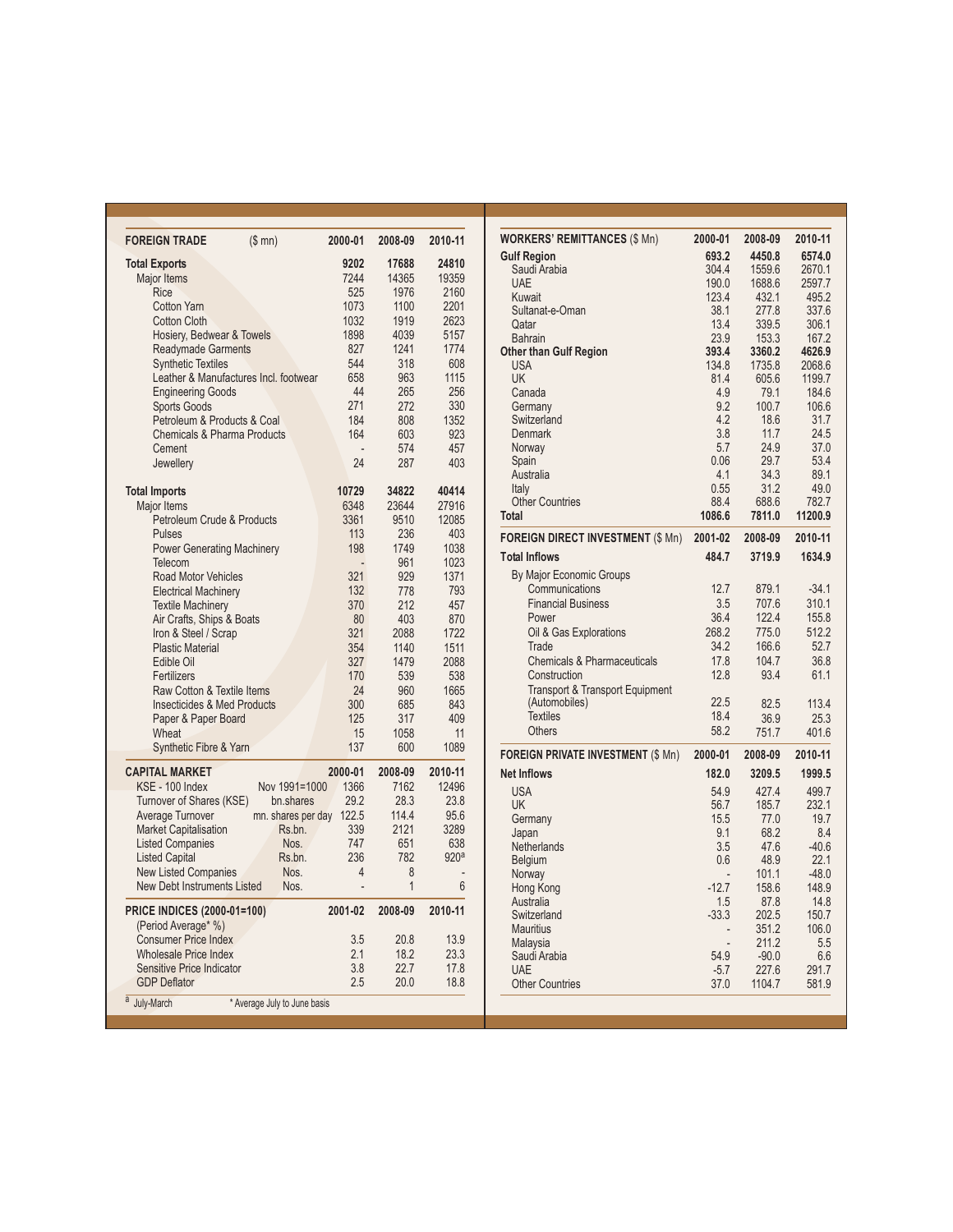| <b>BANKING</b>                              |               | 2000-01        | 2008-09        | 2010-11         |
|---------------------------------------------|---------------|----------------|----------------|-----------------|
| <b>Scheduled Banks Total</b>                | Nos.          | 43             | 40             | 38              |
| <b>Foreign Banks</b>                        | Nos.          | 19             | $\overline{7}$ | 6               |
| <b>Scheduled Banks' Branches</b>            | Nos.          | 7352           | 8774           | 9390            |
| Foreign Banks' Branches                     | Nos.          | 80             | 88             | 49              |
| <b>Scheduled Banks Deposits</b>             | Rs.bn.        | 1293           | 4138           | 5489            |
| <b>Scheduled Banks Advances</b>             | Rs.bn.        | 866            | 3080           | 3311            |
| Scheduled Banks Assets*                     | Rs.bn.        | 2172           | 6492           | 8853            |
| <b>Online Branches</b>                      | Nos.          | 450            | 6040           | 7416            |
| <b>ATMs</b>                                 | Nos.          | 259            | 3999           | 5200            |
| <b>Credit Card Holders</b>                  | 000 Nos.      | 415            | 1664           | 1385            |
| <b>RATE OF RETURN</b>                       | $\frac{0}{0}$ |                |                |                 |
| Weighted Avg Rate of Return on Advances     |               | 13.61          | 14.25          | 13.46           |
| Weighted Avg Rate of Return on Deposits     |               | 5.27           | 4.44           | 4.53            |
| SBP Reserve Repo Rate                       |               | 14.00          | 14.0           | 14.00           |
| 6-Month Treasury Bills Weighted Average     |               | 12.88          | 12.0           | 13.7            |
| <b>ISLAMIC BANKING</b>                      |               | <b>Dec-03</b>  | Dec-09         | June-11         |
| Full Fledged Islamic Banks                  | Nos.          | $\overline{1}$ | 6              | 5               |
| <b>Full Fledged Islamic Banks Branches</b>  | <b>Nos</b>    | 10             | 400            | 489             |
| Standalone Branches of                      |               |                |                |                 |
| <b>Existing Scheduled Banks</b>             |               | $\overline{7}$ | 161            | 237             |
| Deposits                                    | Rs.bn.        | 8              | 264            | 433             |
| Financing                                   | Rs.bn.        | 10             | 157            | 196             |
| <b>MONETARY SECTOR (Rs.bn)</b>              |               | 2000-01        | 2008-09        | 2010-11         |
| Currency in Circulation                     |               | 375.5          | 1152.2         | 1501.4          |
| <b>Reserve Money</b>                        |               | 533            | 1507.6         | 1965.8          |
| <b>Private Sector Credit/Deposits</b>       |               | 0.66           | 0.73           | 0.61            |
| Resident Foreign Currency Deposits/Deposits |               | 0.14           | 0.07           | 0.07            |
| <b>Monetary Expansion</b>                   | Rs.mn.        | 1526.0         | 5137.2         | 6695.2          |
| M <sub>2</sub> Growth Rate                  | $\frac{0}{0}$ | 9.0            | 9.5            | 15.9            |
| <b>COMMERCIAL ENERGY SUPPLIES</b>           |               | 2000-01        | 2008-09        | $2010 - 11^{a}$ |
| Crude Oil                                   |               |                |                |                 |
| <b>Local Extraction</b>                     | mn.bls.       | 21.1           | 24.0           | 18.1            |
| Imports                                     | mn.bls.       | 52.5           | 62.1           | 35.6            |
| Coal                                        |               |                |                |                 |
| Production                                  | 000 tonnes    | 3095           | 3738           | 2350            |
| Imports                                     | 000 tonnes    | 950            | 4652           | 3500            |
| <b>Natural Gas</b>                          |               |                |                |                 |
| Production                                  | bn.cu.ft.     | 857            | 1461           | 1110            |
| <b>Electricity Generation</b>               | qwh           | 68117          | 91843          | 68970           |
| Hydel                                       | $\frac{0}{0}$ | 25.2           | 30.3           | 34.5            |
| Thermal                                     | $\frac{0}{0}$ | 71.9           | 67.8           | 61.9            |
| Nuclear                                     | $\frac{0}{0}$ | 2.9            | 1.8            | 3.3             |
| Imported                                    | $\frac{0}{0}$ |                | 0.2            | 0.3             |
| * Excludes Contingent Assets as per contra. |               | a July - March |                |                 |

| <b>PROFILE OF DOMESTIC &amp; EXTERNAL DEBT</b> |                        | 2000-01           | 2008-09       | 2010-11     |  |
|------------------------------------------------|------------------------|-------------------|---------------|-------------|--|
| <b>Total Debt &amp; Liabilities</b>            | Rs.bn.                 | 3885              | 8746          | 12146       |  |
| as % of GDP                                    |                        | 93.3              | 68.7          | 67.2        |  |
| <b>Total External Debt &amp; Liabilities</b>   | \$bn.                  | 37.2              | 52.3          | 61.8        |  |
| as % of GDP                                    |                        | 52.1              | 33.5          | 29.4        |  |
| Foreign Exchange Earnings                      |                        | 224.2             | 150.6         | 127.2       |  |
| <b>Total Domestic Debt</b>                     | Rs.bn.                 | 1731.0            | 3860.7        | 6017.0      |  |
| <b>Permanent Debt</b>                          |                        | 281.1             | 678.0         | 1124.4      |  |
| <b>Floating Debt</b>                           |                        | 737.8             | 1904.0        | 3235.4      |  |
| <b>Unfunded Debt</b>                           |                        | 712.1             | 1270.5        | 1655.8      |  |
| Foreign Currency Loan                          |                        |                   | 8.1           | 1.4         |  |
| Domestic Debt as % of GDP                      |                        | 41.6              | 30.3          | 33.3        |  |
| <b>National Saving Schemes</b>                 |                        |                   |               |             |  |
| (Outstanding amount)                           | Rs.bn.                 | 761.7             | 1360.8        | 1820.3      |  |
| <b>External Debt Servicing</b>                 | \$m.                   | 3395              | 4747          | 8858        |  |
| External Debt Servicing as % of                |                        |                   |               |             |  |
| exports goods & services                       |                        | 38.4              | 19.7          | 28.0        |  |
| Debt Servicing as % of                         |                        |                   |               |             |  |
| foreign exchange earnings                      |                        | 11.7              | 9.8           | 5.2         |  |
| Per Capita External Debt                       | \$                     | 229               | 304           | 337         |  |
| Per Capita Debt Servicing                      | \$                     | 24                | 28            | 51          |  |
| Foreign Economic Assistance                    | \$m.                   | 1546 <sup>a</sup> | 4664          | 2548        |  |
| Loans                                          |                        | 1421<br>125       | 4093          | 1922<br>626 |  |
| Grants                                         |                        |                   | 570           |             |  |
| Outstanding Position of Foreign                |                        |                   |               |             |  |
|                                                |                        |                   |               |             |  |
| Private Loans by Economic Group \$ mn.         |                        |                   |               |             |  |
| Power                                          |                        | 1378.1            | 446.4         | 545.6       |  |
| Communications                                 |                        | 53.2<br>5.8       | 1204.3<br>917 | 1119.8      |  |
| Transport                                      |                        |                   |               | 914         |  |
| <b>PUBLIC FINANCE</b>                          |                        | 2000-01           | 2008-09       | 2010-11 $R$ |  |
| <b>Federal Government)</b>                     |                        |                   |               |             |  |
| <b>Revenue Receipts</b>                        | Rs.bn.                 | 535.1             | 1679.3        | 2132.5      |  |
| Tax Revenue*                                   | Rs.bn.                 | 422.8             | 1252.0        | 1622.8      |  |
| <b>Direct Taxes</b>                            | $\frac{0}{0}$          | 31.8              | 39.6          | 35.9        |  |
| <b>Indirect Taxes</b>                          | $\frac{0}{0}$          | 68.2              | 60.4          | 64.1        |  |
| Non-Tax Revenue                                | Rs.bn.                 | 112.3             | 427.8         | 509.7       |  |
| <b>Less Transfer to Provinces</b>              | Rs.bn.                 | 163.1             | 568.3         | 999.3       |  |
| Revenue Receipts (Net)                         | Rs.bn.                 | 372.0             | 1111.0        | 1133.2      |  |
| <b>Current Expenditure</b>                     | Rs.bn.                 | 593.6             | 1649.2        | 2295.9      |  |
| Debt Servicing & Foreign                       |                        |                   |               |             |  |
| Loans/Repayments                               | $\frac{0}{0}$          | 53.2              | 45.6          | 37.3        |  |
| Defence Expenditure                            | $\frac{0}{0}$          | 22.7              | 18.9          | 19.4        |  |
| Revenue Surplus/Deficit                        | Rs.bn.                 | $-221.6$          | $-538.2$      | $-1162.7$   |  |
| <b>Public Sector Development</b>               |                        |                   |               |             |  |
| Programme                                      | Rs.bn.                 | 102.1             | 418.9         | 196.0       |  |
| $R$ Revised<br>PY00                            | * Including surcharges |                   |               |             |  |